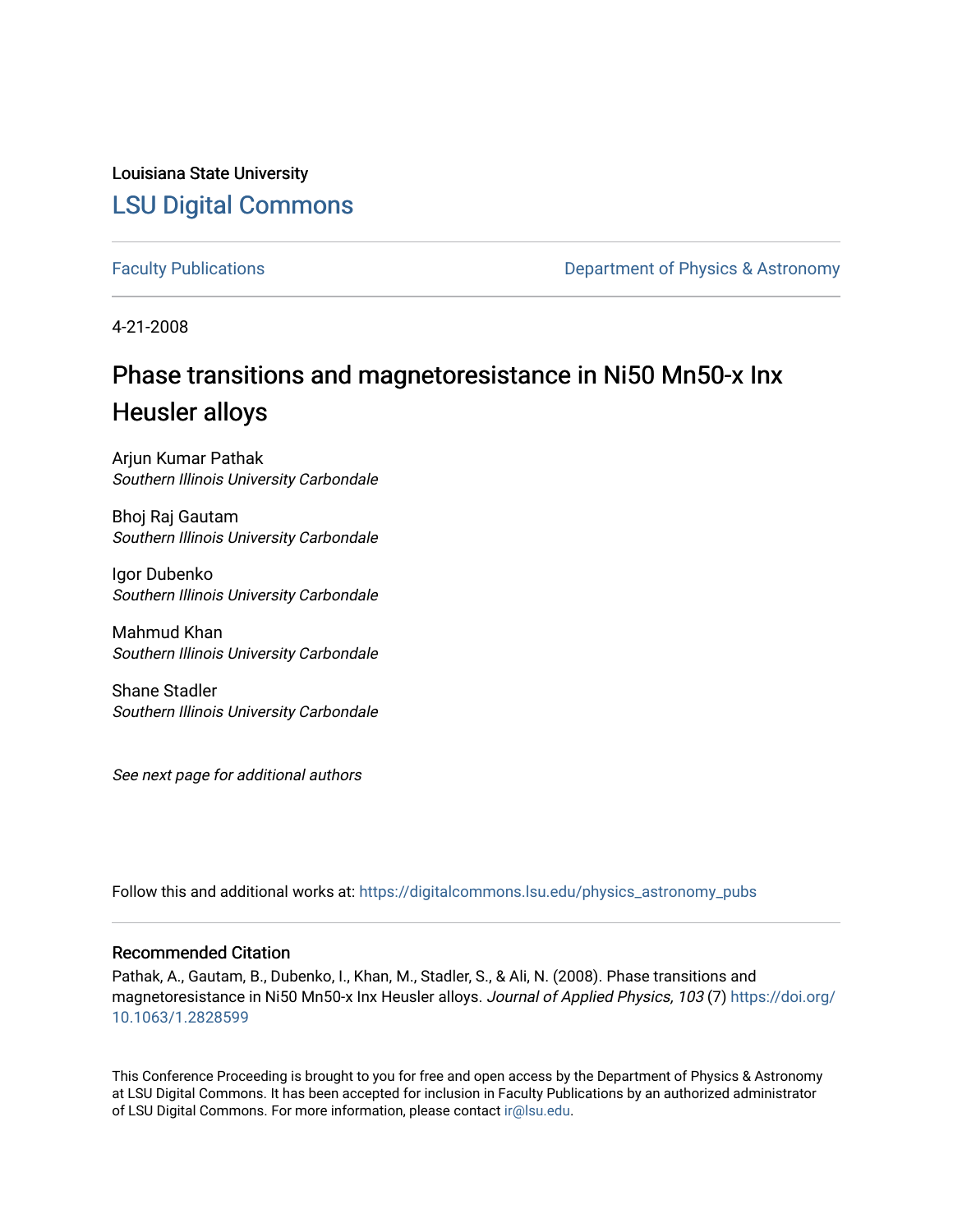## Authors

Arjun Kumar Pathak, Bhoj Raj Gautam, Igor Dubenko, Mahmud Khan, Shane Stadler, and Naushad Ali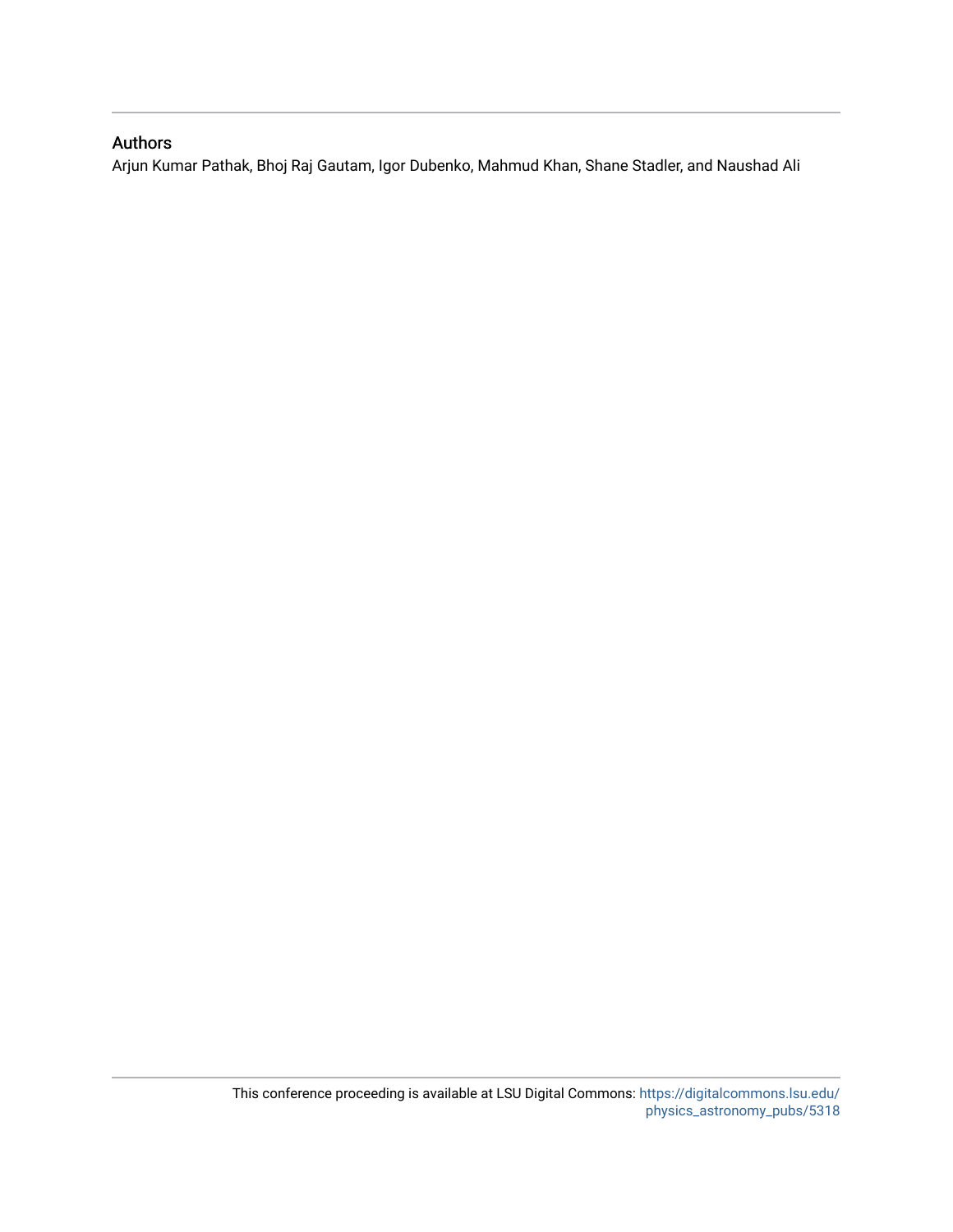# **Southern Illinois University Carbondale [OpenSIUC](http://opensiuc.lib.siu.edu?utm_source=opensiuc.lib.siu.edu%2Fphys_pubs%2F32&utm_medium=PDF&utm_campaign=PDFCoverPages)**

[Publications](http://opensiuc.lib.siu.edu/phys_pubs?utm_source=opensiuc.lib.siu.edu%2Fphys_pubs%2F32&utm_medium=PDF&utm_campaign=PDFCoverPages) [Department of Physics](http://opensiuc.lib.siu.edu/phys?utm_source=opensiuc.lib.siu.edu%2Fphys_pubs%2F32&utm_medium=PDF&utm_campaign=PDFCoverPages)

4-1-2008

# Phase Transitions and Magnetoresistance in Ni50Mn50−xInx Heusler Alloys

Arjun K. Pathak *Southern Illinois University Carbondale*

Bhoj Raj Gautam *Southern Illinois University Carbondale*

Igor Dubenko *Southern Illinois University Carbondale*

Mahmud Khan *Southern Illinois University Carbondale*

Shane Stadler *Southern Illinois University Carbondale*

*See next page for additional authors*

Follow this and additional works at: [http://opensiuc.lib.siu.edu/phys\\_pubs](http://opensiuc.lib.siu.edu/phys_pubs?utm_source=opensiuc.lib.siu.edu%2Fphys_pubs%2F32&utm_medium=PDF&utm_campaign=PDFCoverPages) © 2008 American Institute of Physics Published in *Journal of Applied Physics*, Vol. 103 No. 7 (2008) at [doi: 10.1063/1.2828599](http://dx.doi.org/10.1063/1.2828599)

### Recommended Citation

Pathak, Arjun K., Gautam, Bhoj R., Dubenko, Igor, Khan, Mahmud, Stadler, Shane and Ali, Naushad. "Phase Transitions and Magnetoresistance in Ni50Mn50−xInx Heusler Alloys." (Apr 2008).

This Article is brought to you for free and open access by the Department of Physics at OpenSIUC. It has been accepted for inclusion in Publications by an authorized administrator of OpenSIUC. For more information, please contact [opensiuc@lib.siu.edu.](mailto:opensiuc@lib.siu.edu)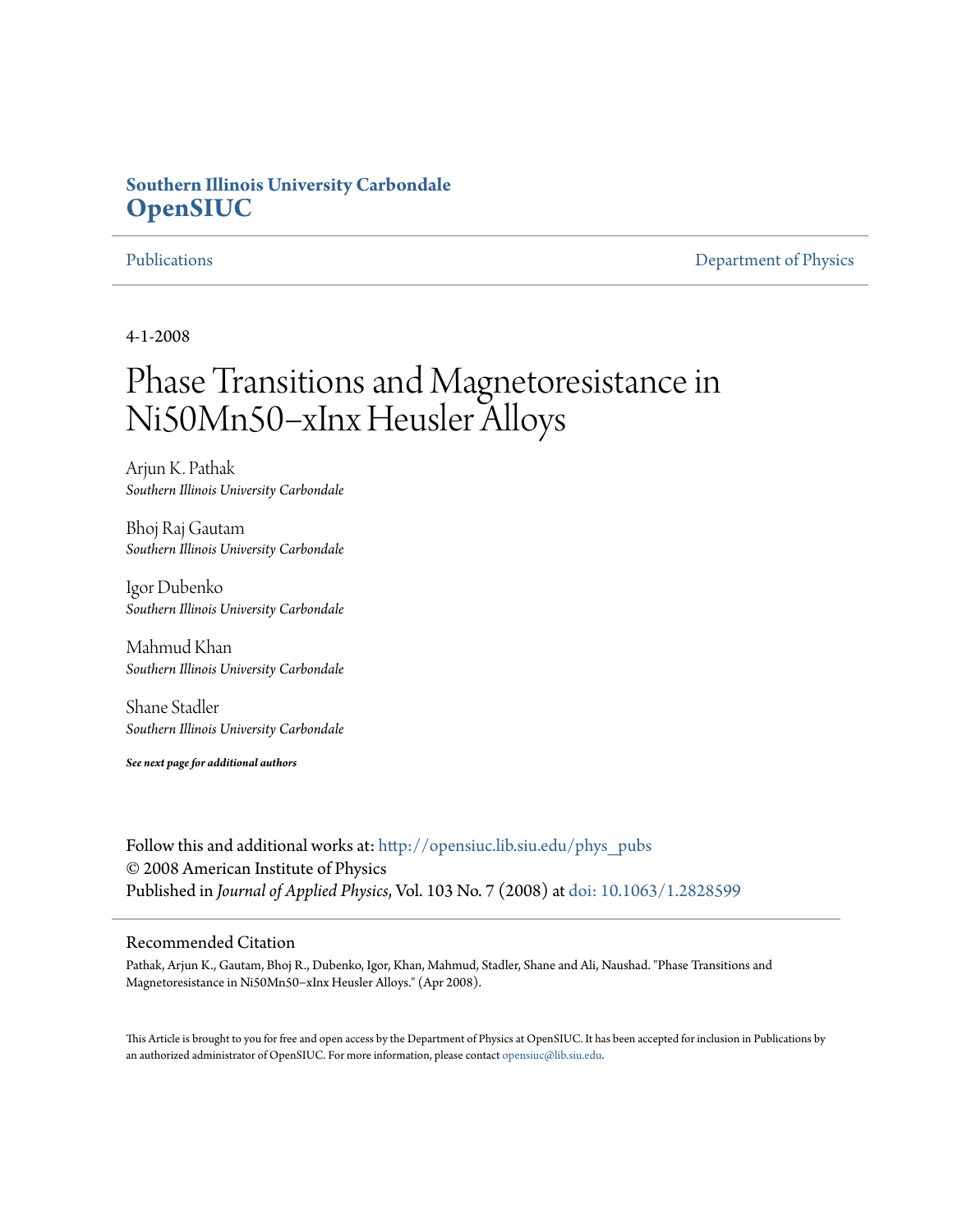### **Authors**

Arjun K. Pathak, Bhoj Raj Gautam, Igor Dubenko, Mahmud Khan, Shane Stadler, and Naushad Ali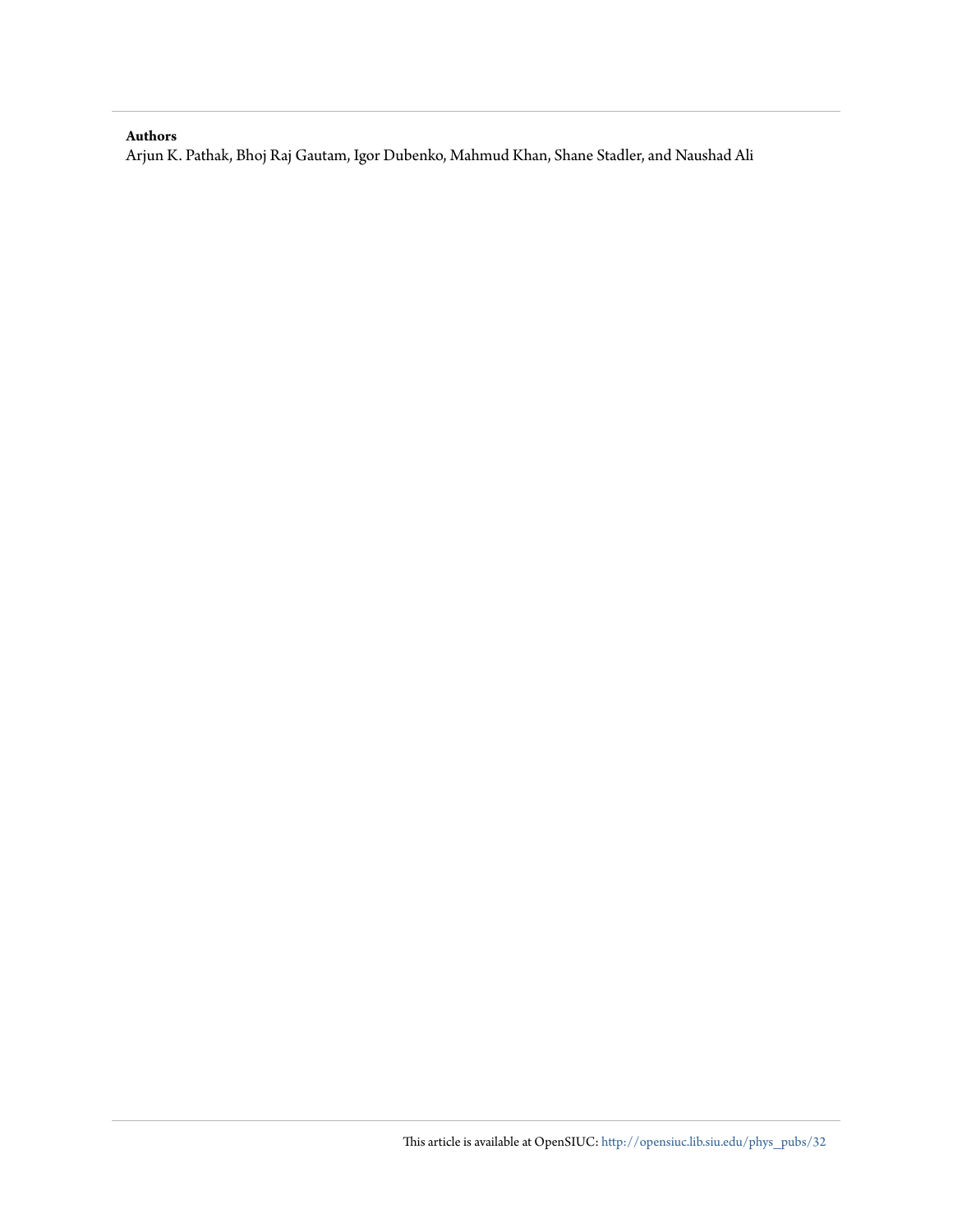## **Phase transitions and magnetoresistance in Ni<sub>50</sub>Mn<sub>50−</sub>***x***In<sub>***x***</sub> Heusler alloys**

Arjun Kumar Pathak,<sup>a)</sup> Bhoj Raj Gautam, Igor Dubenko, Mahmud Khan, Shane Stadler, and Naushad Ali

*Department of Physics, Southern Illinois University, Carbondale, Illinois 62901, USA*

Presented on 6 November 2007; received 9 September 2007; accepted 25 September 2007; published online 5 March 2008)

The phase transitions and magnetoresistance in polycrystalline ferromagnetic Ni<sub>50</sub>Mn<sub>50</sub><sub>*x*</sub>In<sub>*x*</sub> (15  $\leq x \leq 16.2$ ) Heusler alloys were studied through ac susceptibility, magnetization, thermal expansion, and resistivity measurements in the temperature interval of 5–400 K. The temperatures of the martensitic transformations were found to be strongly dependent on In concentration and on the strength of the applied external magnetic field. We observed large magnetoresistance (MR)  $\Delta \rho / \rho_0 \approx -80\%$  for *x*=16 at  $T \approx 125$  K and  $\Delta \rho / \rho_0 \approx -56\%$  for *x*=15 at  $T \approx 309$  K for  $\Delta H = 5$  T. In addition to large MR, the Ni<sub>50</sub>Mn<sub>50−*x*</sub>In<sub>*x*</sub> system exhibits ferromagnetic shape-memory effect and a large magnetic entropy change. Hence this system has potential to be a multifunctional applied material. © 2008 American Institute of Physics. [DOI: [10.1063/1.2828599](http://dx.doi.org/10.1063/1.2828599)]

The Ni–Mn–In based Heusler alloys that undergo martensitic transformations are of considerable interest because of their unique physical properties and multifunctional applications.<sup>1[–6](#page-6-1)</sup> These alloys possess at least two temperature-induced phase transitions: The first order structural martensitic transition  $(T_M)$ , accompanied by a change in the magnetic state of the compound, and the ferromagneticparamagnetic transition at the Curie temperature  $(T_C)$  of the austenitic phase.<sup>1,[4](#page-6-2)</sup> The transition temperatures  $T_M$  and  $T_C$ are strongly dependent on the indium concentration.

In this article, we report on the phase transitions and magnetoresistance (MR) properties of the Ni<sub>50</sub>Mn<sub>50−*x*</sub>In<sub>*x*</sub>  $(15 \le x \le 16.2)$  Heusler system. The concentration range of In was chosen to cover the interval of the possible existence of a coupled magnetostructural transition  $(T_M = T_C)$ .<sup>[7](#page-6-3)</sup> The MR was found to vary with In concentration and reaches a peak value of about −80% for the sample with *x*=16 at *T*  $\approx$  125 K. This value of MR is comparable to that found recently in the Ni<sub>50</sub>Mn<sub>50−*x*</sub>Sn<sub>*x*</sub> Heusler system.<sup>8[,9](#page-6-0)</sup>

The samples were prepared and the magnetization measurements were performed by the methods described in Ref. [4.](#page-6-2) Direct current resistivity, using the four-probe method, was measured in the temperature range of 5–400 K. The ac susceptibility  $[\chi_{ac}(T)]$  was measured in the temperature range of 80–325 K using an ac susceptometer Lake Shore model 7000) with an ac magnetic field of amplitude of 5 Oe and a frequency of 95.2 Hz. Thermal expansion measurements were carried out using a capacitance dilatometer.<sup>10</sup> The MR of the Ni<sub>50</sub>Mn<sub>50−*x*</sub>In<sub>*x*</sub> in the vicinity of  $T_M$  was determined by resistivity  $(\rho)$  measurements in external magnetic fields of 0 and 5 T using the relation  $MR = [\rho(H)]$  $-\rho(0)]/\rho(0) \times 100\%.$ 

Figure [1](#page-4-1) shows the temperature dependence of the dc magnetization  $M(T)$  for 15  $\leq x \leq 16.2$  in the temperature range of 5–400 K with an applied magnetic field of 0.1 T. As an example, consider the sample with *x*=15.2. The magnetization of this sample increases sharply near 210 K and passes through a maximum (220–290 K). The magnetization decreases upon further increase in temperature and shows typical paramagnetic behavior when  $T>T_C$  ( $\approx$ 325 K). The alloys with  $15 \le x \le 16$  undergo a martensitic transformation to the ferromagnetic austenitic phase at  $T_M$ , accompanied by a jump-like variation in cell volume (see inset of Fig. [1](#page-4-1)). Such a variation in cell volume near the martensitic transformation confirms the first order nature of the transition at  $T_M$ . For the alloy with  $x=16.2$ , no anomaly of  $M(T)$  associated with a martensitic transformation was observed. The magnetization  $M(T)$  of the samples with  $x=15$  and 15.05 (see Fig. [1](#page-4-1)) were found to decrease around 175 K and pass through a minimum near  $T = 250$  K. The temperature at which the magnetization decreases is the  $T_c$  of the martensitic phase (for example, see Fig. [1,](#page-4-1)  $x=15$  represented by  $T_{CM}$ ).

<span id="page-4-1"></span>

FIG. 1. (Color online) Magnetization  $(M)$  vs temperature  $(T)$  in a magnetic field  $(H)$  of 0.1 T for different In concentrations. Arrows indicate the transition temperature for  $x=15.05$ . (Inset) Thermal expansion of  $Ni<sub>50</sub>Mn<sub>35</sub>In<sub>15</sub>$ near the martensitic transition.

<span id="page-4-0"></span>a)Author to whom correspondence should be addressed. Electronic mail: pathak@siu.edu.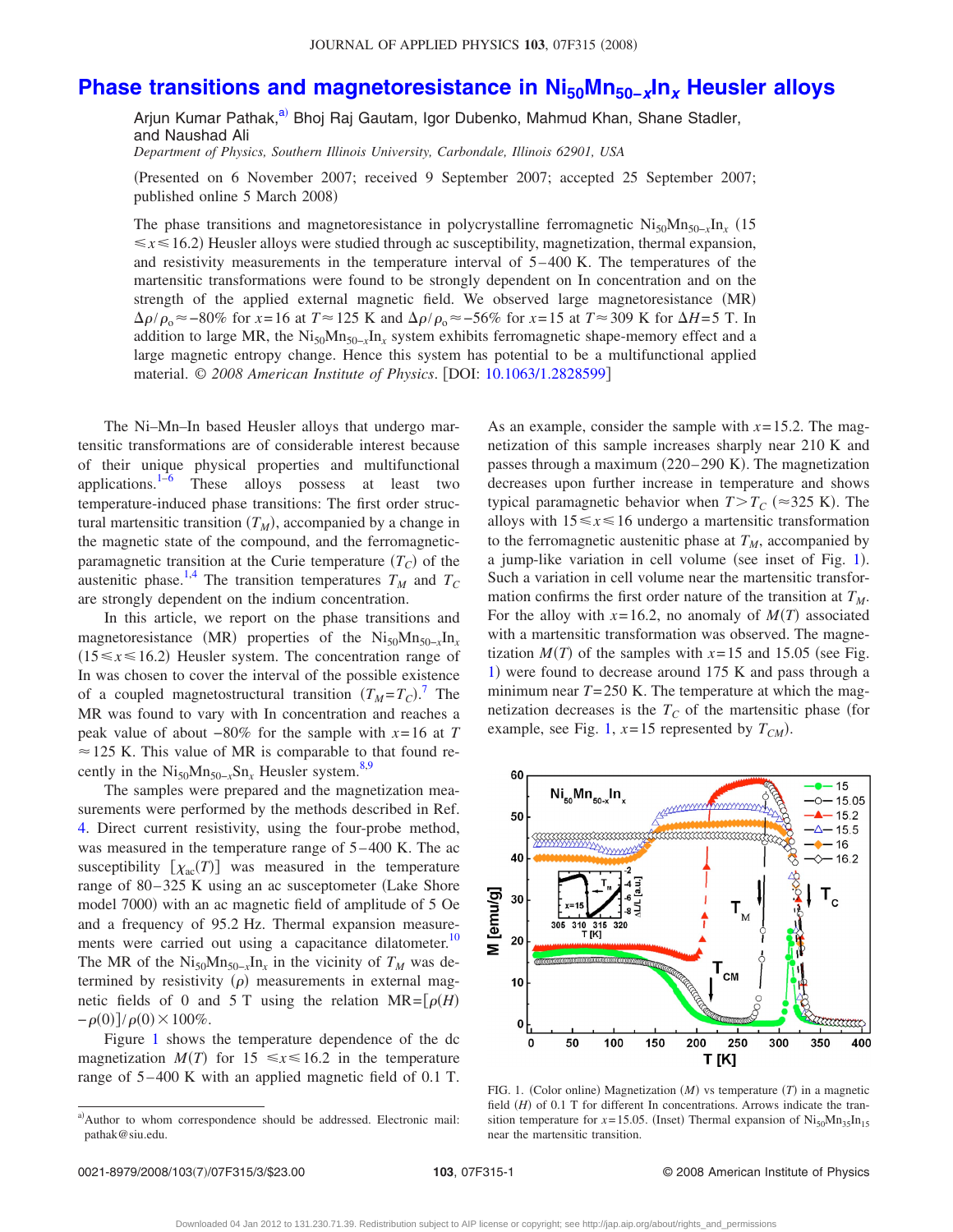<span id="page-5-0"></span>

FIG. 2. (Color online) Temperature dependence of the ac susceptibility for different In concentrations.

In order to confirm the transition temperatures found in the dc magnetization measurements, ac susceptibility measurements were performed. The alloys with  $15 \le x \le 16$  undergo a transformation to the ferromagnetic austenitic phase at  $T_M$ , which is in accordance with the dc magnetization measurements (see Fig. [2](#page-5-0)). The sharp peaks in the  $\chi_{ac}(T)$  for the samples with  $x=15$  and 15.05 confirm the phase transition temperatures of these alloys in the low temperature region (see  $T_{CM}$  in Fig. [2](#page-5-0)). The  $T_M$  and  $T_C$ , determined from the  $M(T)$  curves (Fig. [1](#page-4-1)), agree with those determined by  $\chi_{\rm ac}(T)$  measurements.

We found (although not explicitly shown) that the magnetization of the samples with  $15 \le x \le 15.05$  is a linear function of the applied field in the interval  $T_{CM} < T < T_M$  and is characterized by a magnetic susceptibility  $\chi_{dc}(H)$  that is comparable to the  $\chi_{dc}(H)$  in a paramagnetic state in the vicinity of  $T_c$ . Therefore, the magnetic state of the samples with  $15 \le x \le 15.05$  in the interval  $T_{CM} < T < T_M$  is either in the paramagnetic or the antiferromagnetic state. The antiferromagnetic type of magnetization  $[M(H)]$  of Ni<sub>50</sub>Mn<sub>50−*x*</sub>In<sub>*x*</sub> at 5 K suggests a long-range antiferromagnetically ordered state below  $T_{CM}$ .<sup>[11](#page-6-6)</sup>

The resistivity of all the samples is relatively constant until the temperature approaches their respective  $T_M$  and drops abruptly at  $T_M$  (see Fig. [3](#page-5-1)). As the temperature increases further, the resistivity increases almost linearly until they reach their respective  $T_C$  where the slope changes. This slope change is the result of the system undergoing the second order transition from the ferromagnetic austenitic state to the paramagnetic austenitic state. The temperature at which the resistivity drop occurs depends on the applied field, and the maximum value of the temperature shift  $(\Delta T)$  $\approx$  100 K) was found for the sample with  $x=16$  at a magnetic field of 5 T.

The resistivity at 0 and 5 T and magnetoresistance for  $x=15$  are plotted in Fig.  $4(a)$  $4(a)$ . A large value of magnetoresistance  $(-56\%)$  was found for  $x=15$  near room temperature  $(T \approx 309 \text{ K})$ . The MR value for this polycrystalline sample with  $x=15$  is similar to that found in the single crystal sample of Ref.  $12$ . Figure  $4(b)$  $4(b)$  shows the typical isothermal  $\rho(H)$  curves of the Ni<sub>50</sub>Mn<sub>50−*x*</sub>In<sub>*x*</sub> system around *T<sub>M</sub>* (shown

<span id="page-5-1"></span>

FIG. 3. (Color online) Resistivity  $(\rho)$  as a function of temperature  $(T)$  for different In concentrations in 0 T (closed symbol) and 5 T (open symbol) applied magnetic fields. Arrows indicate  $T_c$  and  $T_M$  for  $x=15$  sample at *H*  $=0$  T.

for  $x=16$  at  $T=107$  K). An increase in the external magnetic field decreases the resistivity of the sample. When *H* is reduced, the reverse transition takes place, and a hysteresis is observed. Such a hysteresis in  $\rho$ (*H*) indicates a field induced first order transition.<sup>5</sup> The calculated MR from the  $\rho(H)$ curves at the temperature of 107 K was found to be  $\approx$  -77%. The maximum value of MR, calculated from the  $\rho(T)$ , was found to be -80% at  $T \approx 125$  K for  $\Delta H = 5$  T, which is consistent with that found in  $\rho(H)$ . In the neutron diffraction study of Ref. [2,](#page-6-9) it was shown that the alloy with

<span id="page-5-2"></span>

FIG. 4. (Color online) (a) The resistivity ( $\rho$ ) ( $H=0$  and 5 T) and  $\Delta \rho / \rho_o$  (%) with  $\Delta H = 5$  T for  $x = 15$  as a function of increasing temperature; (b) Isothermal resistivity ( $\rho$ ) as a function of applied field (*H*) for  $x=16$ .